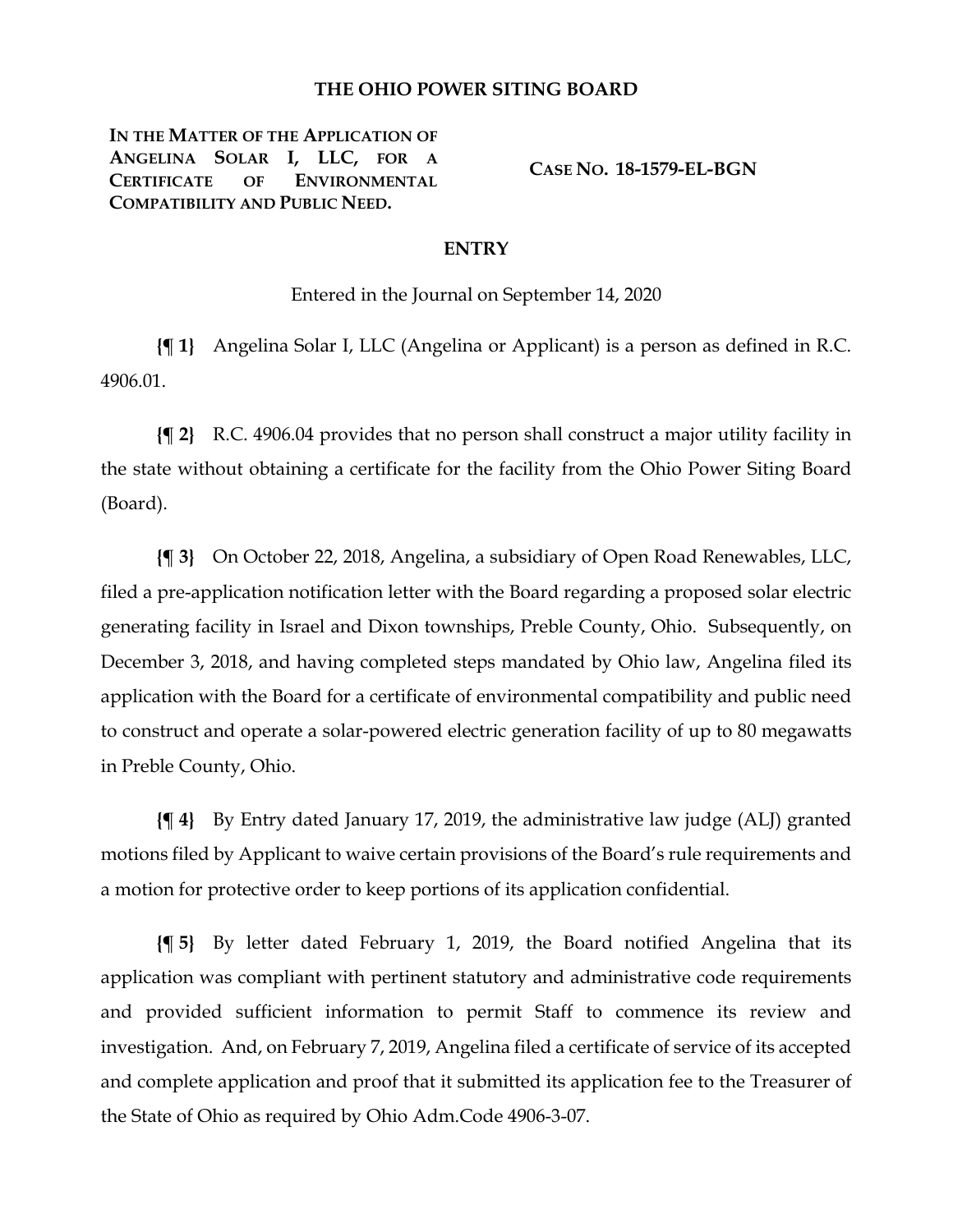**{¶ 6}** By Entry issued February 14, 2019, the ALJ issued a procedural schedule, which was altered by subsequent Entries such that the evidentiary hearing was called-andcontinued on the original hearing date but eventually scheduled to reconvene on July 31, 2019.

**{¶ 7}** On June 14, 2019, a Joint Stipulation and Recommendation (Stipulation) executed by Angelina; the Ohio Farm Bureau Federation; the Preble County Commissioners; the Preble County Engineer; the Preble Soil & Water Conservation District; the Board of Trustees of Israel Township, the Board of Trustees of Dixon Township; the Preble County Planning Commission; and Board Staff (collectively, Signatory Parties). The Eaton Community School District did not join the Stipulation. The Concerned Citizens of Preble County, LLC, Robert Black, Marja Brandly, Michael Irwin, Campbell Brandly Farms, LLC, Kevin and Tina Jackson, Vonderhaar Family ARC, LLC, and Vonderhaar Farms, Inc. (collectively, CCPC) actively opposed the Stipulation.[1](#page-1-0)

**{¶ 8}** On July 31, 2019, the hearing reconvened as scheduled, carried over to August 1, 2019, and convened again on August 12, 2019; the hearing reconvened on September 10, 2019, for the purpose of taking rebuttal testimony. On October 18, 2019, Angelina, Staff, and CCPC filed initial post-hearing briefs. Reply briefs were submitted by the same parties on November 1, 2019. To date, the Board has not issued a final order regarding Angelina's application.

**{¶ 9}** On March 9, 2020, the governor signed Executive Order 2020-01D (Executive Order), declaring a state of emergency in Ohio to protect the well-being of Ohioans from the dangerous effects of COVID-19. As described in the Executive Order, state agencies are required to implement procedures consistent with recommendations from the Department of Health to prevent or alleviate the public health threat associated with COVID-19. Additionally, all citizens are urged to heed the advice of the Department of Health regarding

<span id="page-1-0"></span><sup>&</sup>lt;sup>1</sup> The ALJ granted intervenor status to each of these named entities in an April 18, 2019 Entry.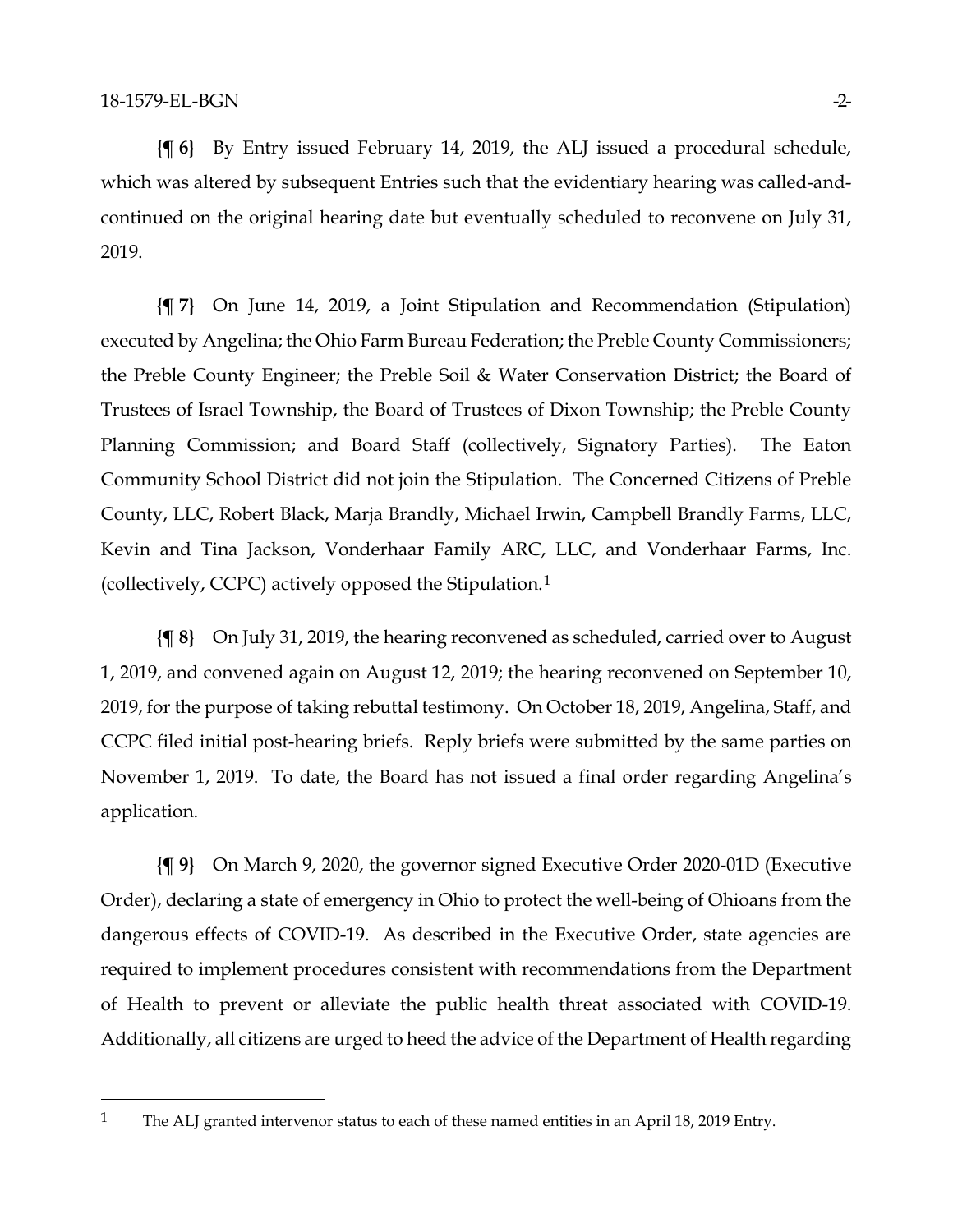this public health emergency in order to protect their health and safety. The Executive Order was effective immediately and will remain in effect until the COVID-19 emergency no longer exists. The Department of Health is making COVID-19 information, including information on preventative measures, available via the internet at coronavirus.ohio.gov/.

**{¶ 10}** On July 29, 2020, the Signatory Parties filed an Amended and Restated Joint Stipulation and Recommendation (Amended Stipulation). With the Amended Stipulation, these parties also filed a joint motion to reopen the hearing record and to schedule a prehearing conference.

**{¶ 11}** Ohio Adm.Code 4906-2-31 provides that the Board or ALJ may, upon motion of any person for good cause shown, reopen a proceeding at any time prior to the issuance of a final order. The rule also states that a motion to reopen a proceeding shall specifically set forth the nature and purpose; and, if that purpose is to permit the presentation of additional evidence, the motion must specifically describe the nature and purpose of the requested reopening of the evidence and show why the evidence could not, with reasonable diligence, have been presented earlier in the proceeding.

**{¶ 12}** Citing to Ohio Adm.Code 4906-2-31, the Signatory Parties represent that good cause exists to reopen the record in this matter for consideration of the Amended Stipulation and anticipated testimony in support of the Amended Stipulation. The Signatory Parties explain that the Amended Stipulation is the product of a series of discussions and negotiations that took place after both the adjudicatory hearing and the post-hearing briefing concluded and includes both new and revised conditions that the Signatory Parties wish to present to the Board for consideration. These new and revised conditions include adding project setbacks, cultural resources, visual screening and lighting, complaint resolution, drainage and drain tile, road maintenance, and decommissioning, which reflects the post-hearing negotiations of the parties, the ongoing development of the project, and additional commitments being made by Angelina. The Signatory Parties further explain that, if the motion is granted, Angelina will present the Amended Stipulation and testimony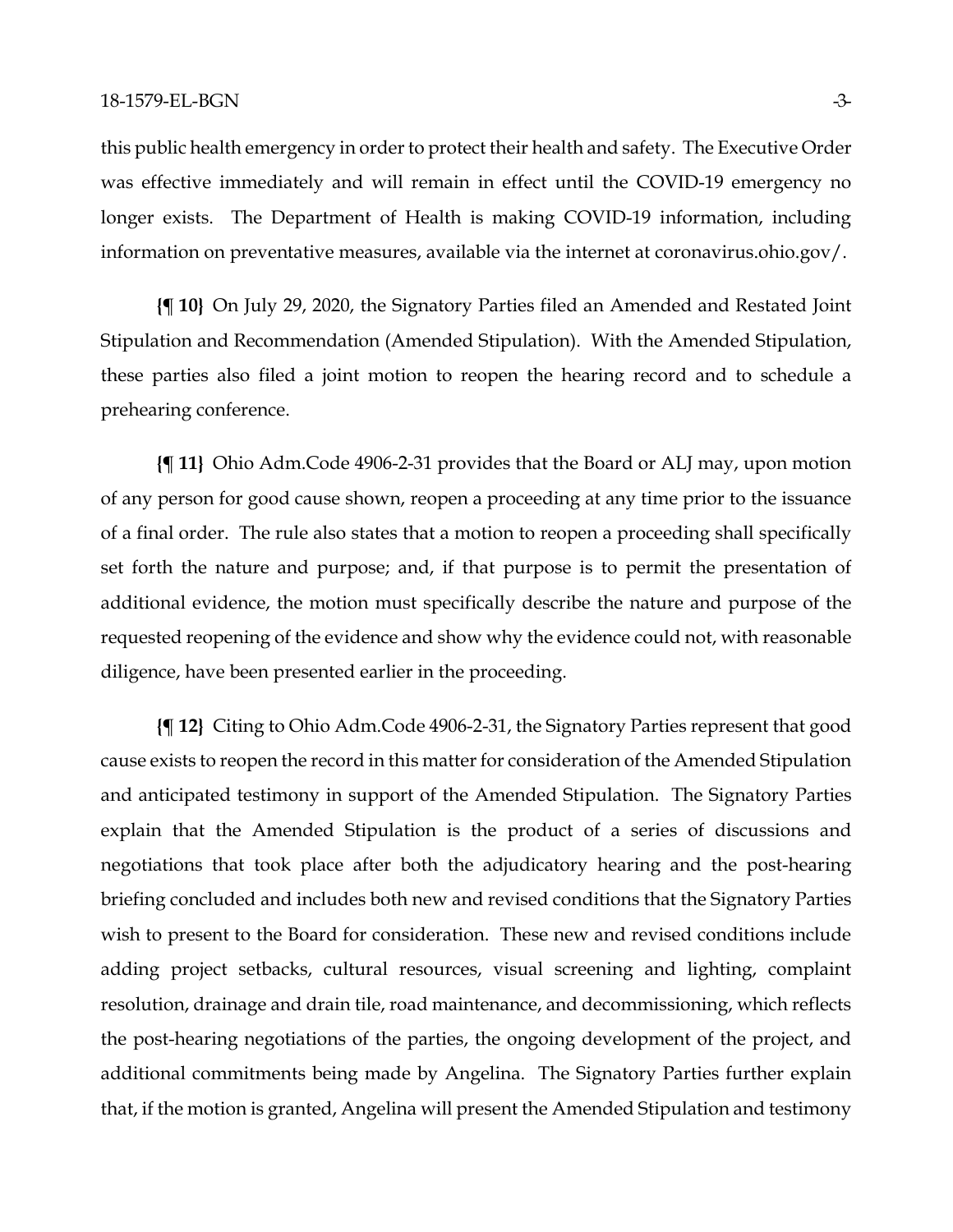of six witnesses in support of the revisions and new conditions contained in the Amended Stipulation, none of which could have been presented earlier in the proceeding as the negotiations that resulted in the Amended Stipulation commenced after briefing was completed. The Signatory Parties also note that the Board has allowed the presentation of an amended stipulation with supporting testimony in prior proceedings. Finally, a prehearing conference to discuss an appropriate procedural schedule is requested.

**{¶ 13}** Upon review, the ALJ concludes that the Signatory Parties have demonstrated good cause to reopen the record in this proceeding for the purpose of considering the Amended Stipulation and any testimony in support of, or in opposition to, the same. Additionally, the ALJ finds that all interested parties to the proceeding should participate in a prehearing conference in order to determine a mutually agreeable and efficient procedural schedule. Accordingly, the joint motion to reopen the hearing record and for a prehearing conference should be granted.

**{¶ 14}** To that end, a prehearing conference will be conducted on September 18, 2020, at 10:00 a.m. EST. In light of the Executive Order and present pandemic circumstances, the prehearing conference will be conducted via remote-access technology. Instructions for participation in the prehearing conference will be emailed to the parties.

**{¶ 15}** It is, therefore,

**{¶ 16}** ORDERED, That the joint motion to reopen the hearing record and to schedule a prehearing conference be granted as stated in Paragraph 13. It is, further,

**{¶ 17}** ORDERED, That the parties participate, via remote-access technology, in a prehearing conference on September 18, 2020, as stated in Paragraph 14. It is, further,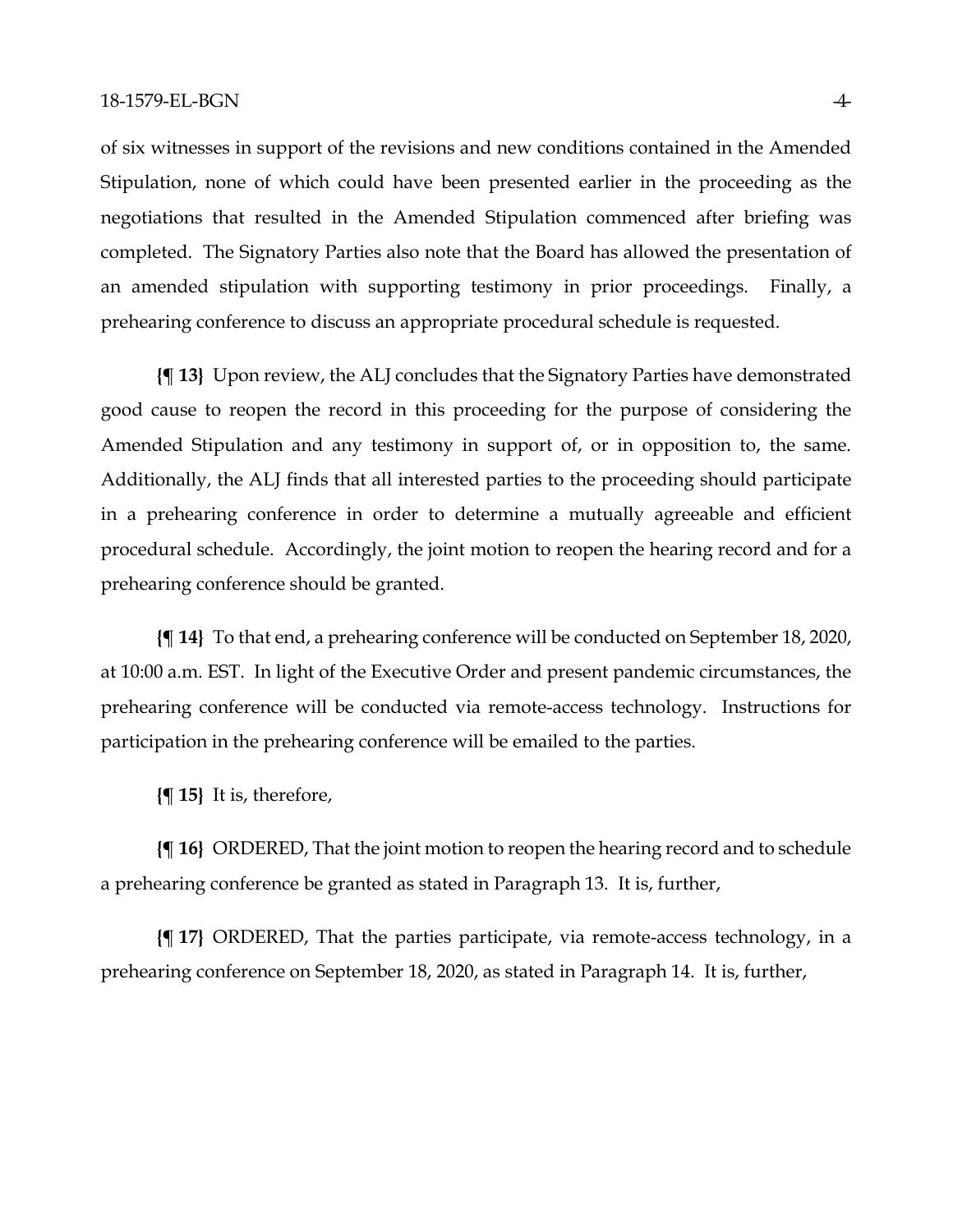**{¶ 18}** ORDERED, That a copy of this Entry be served upon all parties and interested persons of record.

## THE OHIO POWER SITING BOARD

*/s/Patricia A. Schabo*

By: Patricia A. Schabo Administrative Law Judge

JRJ/hac